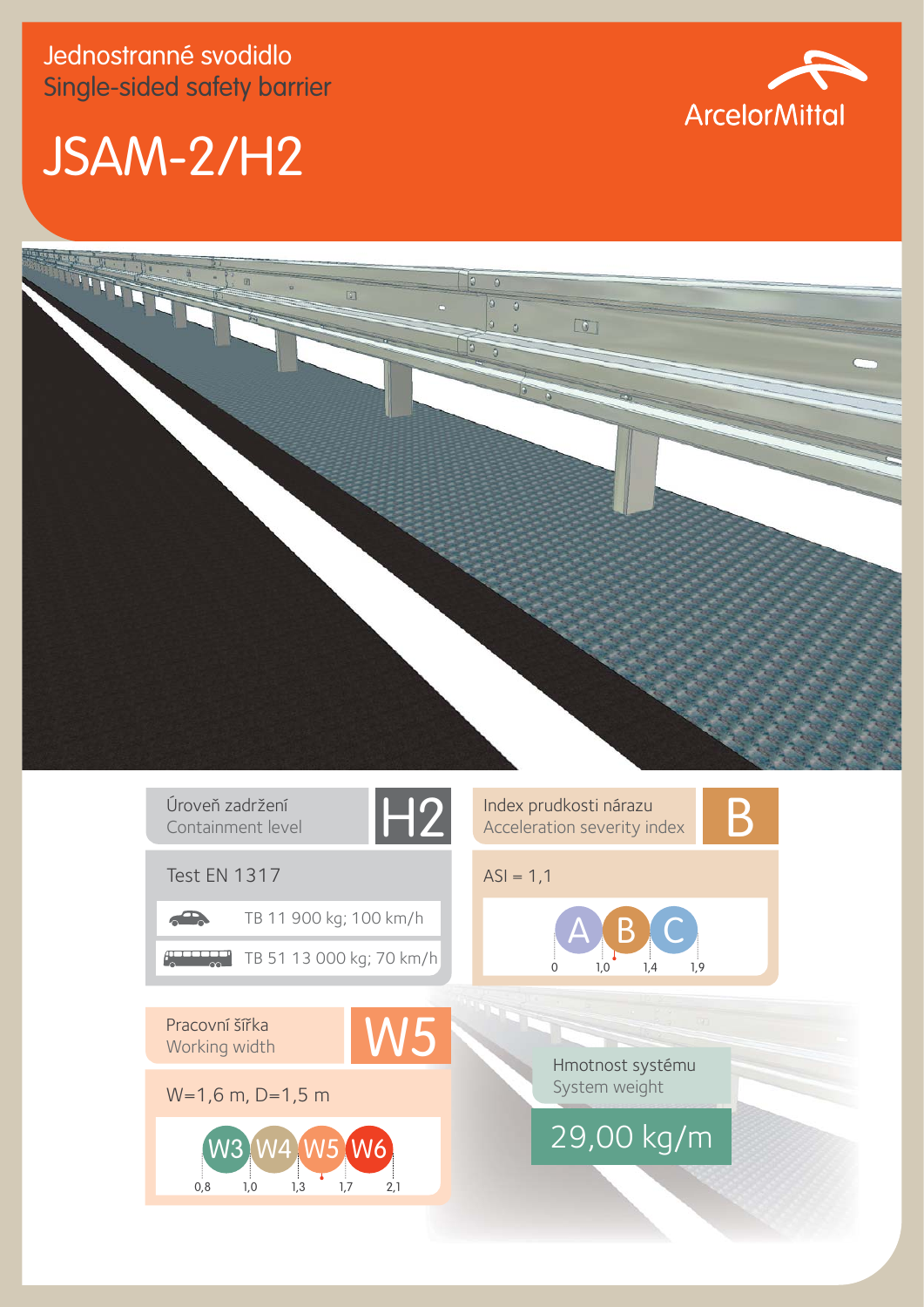Jednostranné svodidlo Single-sided safety barrier

## JSAM-2/H2



| Název dílu              | <b>Pozice</b><br><b>Position</b> | <b>Materiál</b><br><b>Material</b> | Číslo dílu<br><b>Component No.</b> | Ks/4m<br>Pcs/4m | <b>Designation</b>     |
|-------------------------|----------------------------------|------------------------------------|------------------------------------|-----------------|------------------------|
| Svodnice AM             |                                  | <b>S355MC</b>                      | 60.0.00                            |                 | Barrier strip AM       |
| Spodní pásnice AM       |                                  | <b>S355MC</b>                      | 60.0.20                            |                 | Lower beam AM          |
| Sloupek C150x75x25-1755 |                                  | S420MC                             | 61.3.00                            |                 | Post C150x75x25 - 1755 |
| Distanční díl NH4 V     | $\overline{4}$                   | S235JR                             | 52.0.12                            |                 | Spacer NH4 V           |
| Distanční díl NH4 VI    |                                  | S235JR                             | 52.0.13                            |                 | Spacer NH4 VI          |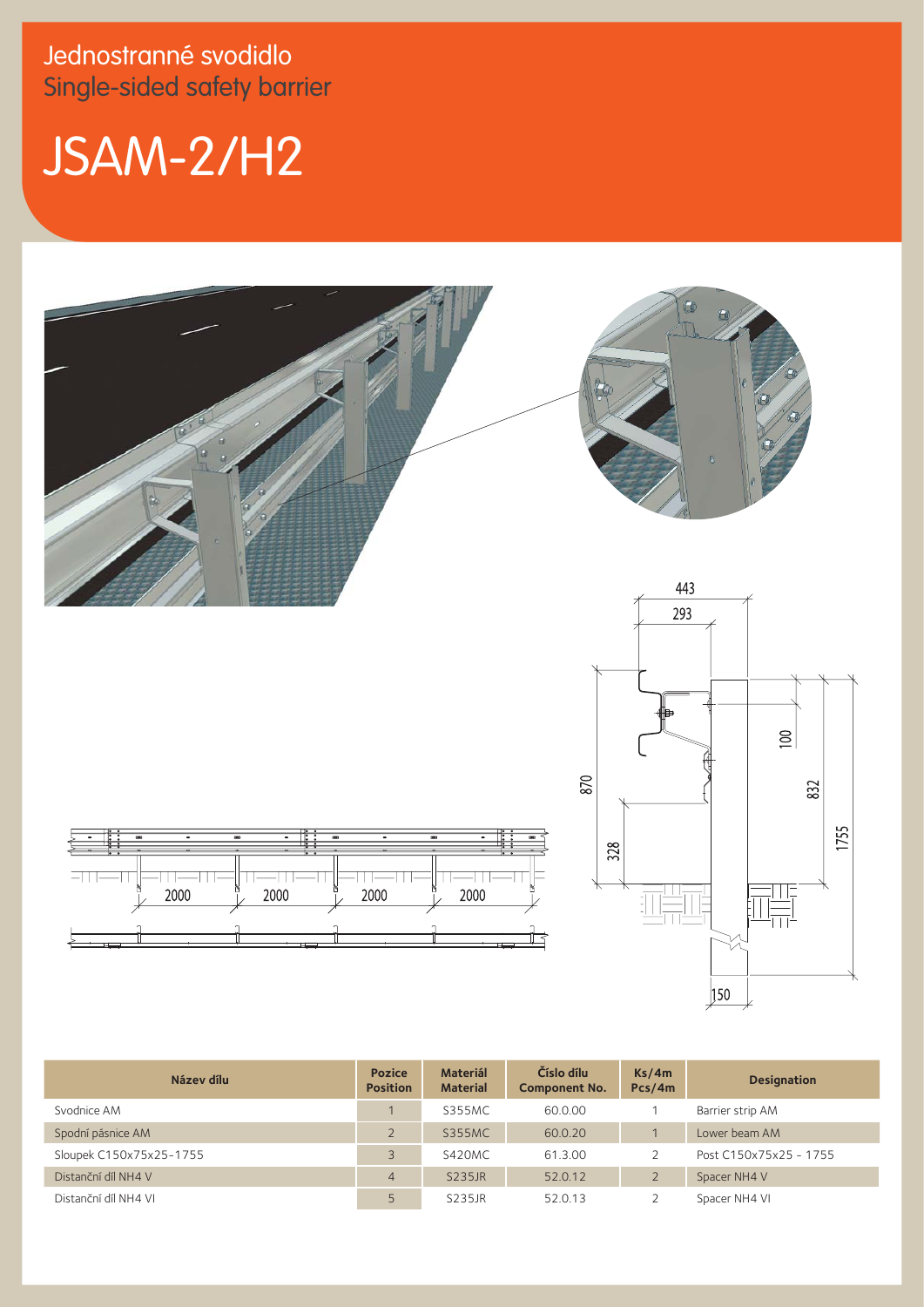



| Název dílu                                              | <b>Pozice</b><br><b>Position</b> | Číslo dílu<br><b>Component No.</b> | Ks/4m<br>Pcs/4m | <b>Designation</b>                  |
|---------------------------------------------------------|----------------------------------|------------------------------------|-----------------|-------------------------------------|
| Šroub s polokruhovou hlavou a nosem M16x30-4.6-tZn      |                                  | 59.0.80                            | 8               | Cup nib bolt M16x30-4.6-tZn         |
| Podložka 17,5-tZn (ø 30/17,5/3)                         | S <sub>1</sub>                   | 59.4.40                            | 8               | Washer 17.5-tZn (ø 30/17,5/3)       |
| Matice M 16 - 6 - tZn ISO 4032                          |                                  | 59.2.40                            | 8               | Nut M16-6-tZn ISO 4032              |
| Šroub s polokruhovou hlavou a nosem M16x30-4.6-tZn      |                                  | 59.0.80                            | $\overline{4}$  | Cup nib bolt M16x30-4.6-tZn         |
| Podložka 17,5-tZn (ø 30/17,5/3)                         | S <sub>2</sub>                   | 59.4.40                            | $\overline{4}$  | Washer 17.5-tZn (ø 30/17,5/3)       |
| Matice M 16 - 6 - tZn ISO 4032                          |                                  | 59.2.40                            | $\overline{4}$  | Nut M16-6-tZn ISO 4032              |
| Šroub s polokruhovou hlavou a nosem M16x55-4.6-tZn      | S <sub>3</sub>                   | 59.0.82                            | 2               | Cup nib bolt M16x55-4.6-tZn         |
| Krycí podložka M16                                      |                                  | 59.4.80                            | $\overline{2}$  | Backplate M16                       |
| Podložka 17,5-tZn (ø 30/17,5/3)                         |                                  | 59.4.40                            | 2               | Washer 17.5-tZn (ø 30/17,5/3)       |
| Matice M 16 - 6 - tZn ISO 4032                          |                                  | 59.2.40                            | $\overline{2}$  | Nut M16-6-tZn ISO 4032              |
| Šroub s polokruhovou hlavou a čtyřhranem M10x35-4.6-tZn |                                  | 59.0.60                            | 2               | Cup square neck bolt M10x35-4.6-tZn |
| Podložka 11-tZn (ø 11/21/2,5)                           | S <sub>4</sub>                   | 59.4.00                            | $\overline{2}$  | Washer 11-tZn (ø 21/11/2,5)         |
| Matice M 10 - 6 - tZn ISO 4032                          |                                  | 59.2.00                            | $\overline{2}$  | Nut M10-6-tZn ISO 4032              |
| Šroub s polokruhovou hlavou a nosem M16x40-4.6-tZn      |                                  | 59.0.81                            | $\overline{4}$  | Cup nib bolt M16x40-4.6-tZn         |
| Podložka 17,5-tZn (ø 30/17,5/3)                         | S <sub>5</sub>                   | 59.4.40                            | 4               | Washer 17.5-tZn (ø 30/17,5/3)       |
| Matice M 16 - 6 - tZn ISO 4032                          |                                  | 59.2.40                            | $\overline{4}$  | Nut M16-6-tZn ISO 4032              |